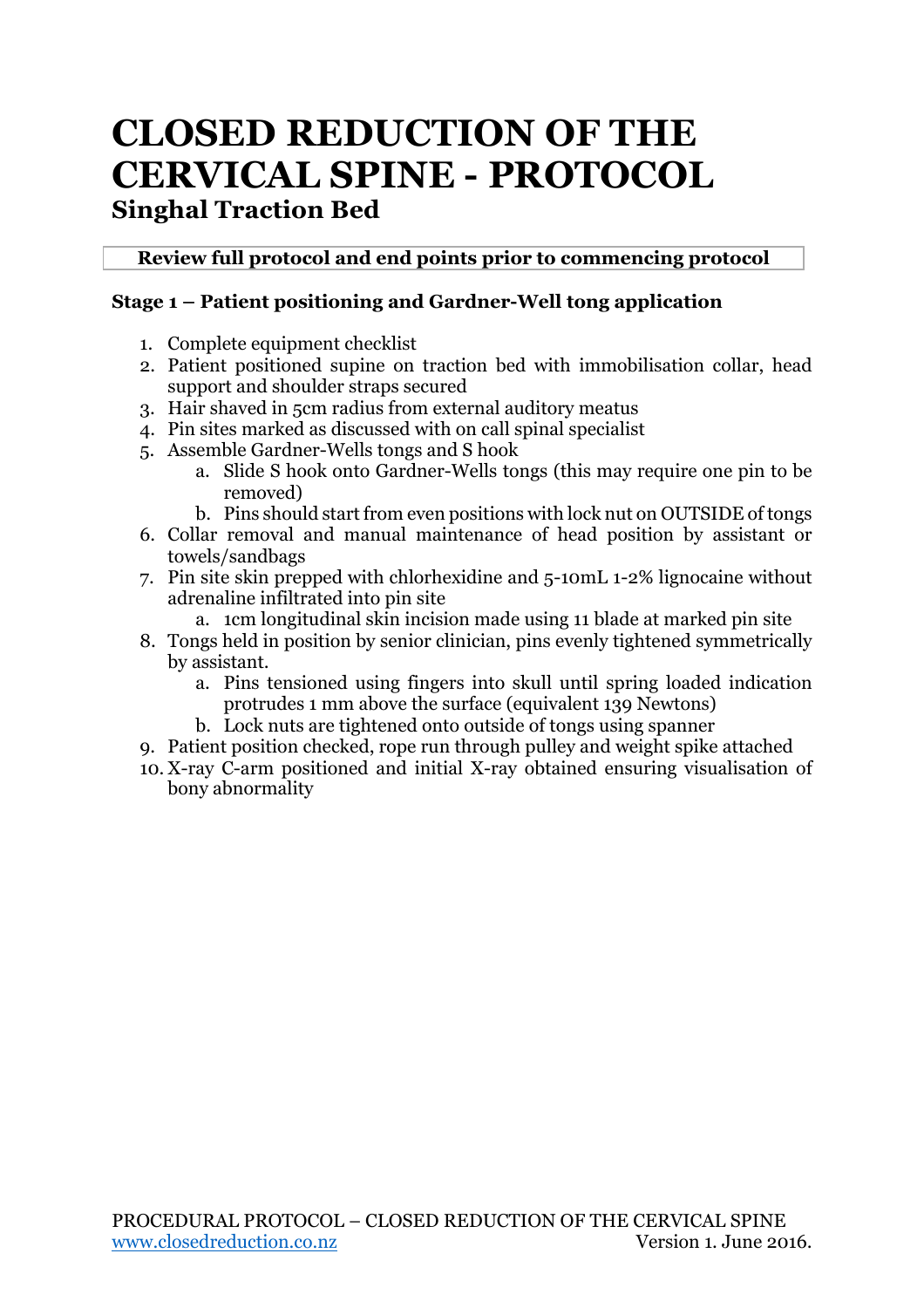### **Stage 2 – Traction application**

#### *Analgesia and sedative given as required – patient to remain able to report symptoms*

- 1. Brief neurological examination with focus on prior deficits identified
	- a. Subjective report
	- b. Distal light touch
	- c. Gross finger and toe movement
- 2. Ensure mast is in neutral/horizontal position, in line with Gardner-Wells hook
- 3. Attach the wire to the hook
- 4. **Initial weight:** Wind on 2.5kg using **Load Cell Tensioner Handle**
	- a. Lift bed to full height and tilt leg end down fully (note this will apply further weight)
	- b. Brief neurological exam
	- c. Pin sites checked
	- d. Position image intensifier unit and acquire lateral X-ray
- 5. **Wind Mast Tensioner Handle** to increase traction force in **5kg increments** every 5 -10 minutes
	- a. Brief neurological exam and lateral cervical spine X-ray at each increment
	- b. As the neck flexes, put towel under pillow to support the neck
	- c. Repeat until maximal flexion reached

Once maximum flexion reached, if reduction not achieved, wind the Load Cell Tensioner Handle at 5kg increments every 5 minutes until maximal traction weight reached or other end point Do NOT exceed traction weight passed maximum weight (50% body weight for adults, 25% for children)